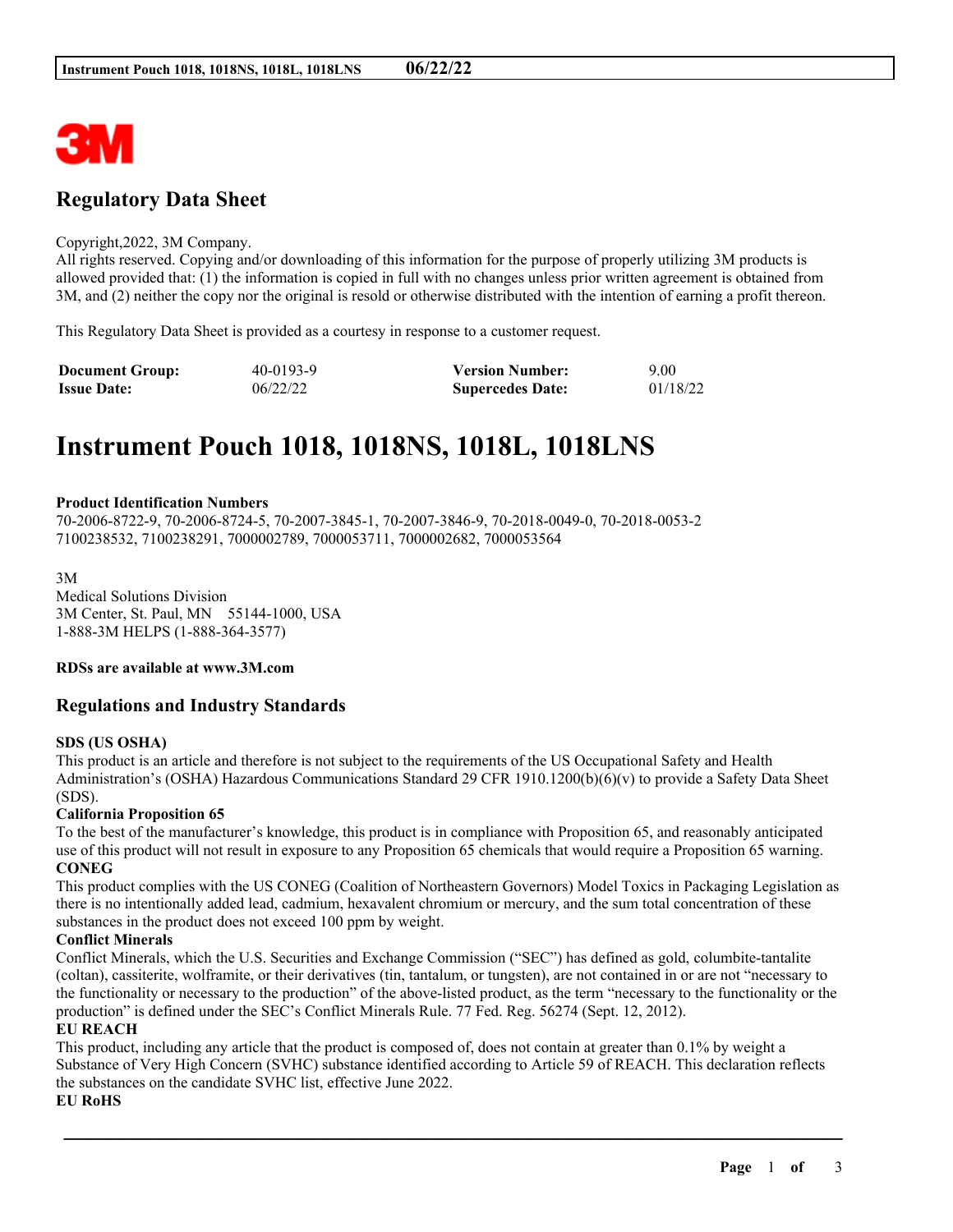This product does not exceed the maximum concentration values (MCVs) set under EU Directive 2011/65/EU (RoHS recast/RoHS 2), as stated in Annex II to that directive. This means that each of the homogenous materials within this product does not exceed the following MCVs: (a) 0.1% (by weight) for lead, mercury, hexavalent chromium, polybrominated biphenyls or polybrominated diphenyl ethers; and (b) 0.01% (by weight) for cadmium.

# **Chemicals and/or Compounds of Interest**

**Acrylamide (CAS 79-06-1)** : Not intentionally added. **Alkylphenol (AP)** : Not intentionally added. **Alkylphenolethoxylates (APE)** : Not intentionally added. **Arsenic and (As) Compounds** : Not intentionally added. **Asbestos** : Not intentionally added. **Bisphenol A (BPA) (CAS 80-05-7)** : Not intentionally added. **Butyl Benzyl Phthalate (BBP) (CAS 85-68-7)** : Not intentionally added. **Butylated Hydroxyanisole (BHA) (CAS 25013-16-5)** : Not intentionally added. **Cadmium and (Cd) Compounds** : Not intentionally added. **Chromium and (Cr) Compounds** : Not intentionally added. **Colophony (Rosin) (CAS 8050-09-7)** : Not intentionally added. **Crystalline Silica** : Not intentionally added. **Di(2-Ethylhexyl) Phthalate (DEHP) (CAS 117-81-7)** : Not intentionally added. **Di(Methoxyethyl) Phthalate (DMEP) (CAS 117-82-8)** : Not intentionally added. **Dibutyl Phthalate (DBP) (CAS 84-74-2)** : Not intentionally added. **Diisobutyl Phthalate (DIBP) (CAS 84-69-5)** : Not intentionally added. **Diisodecyl Phthalate (DIDP)** : Not intentionally added. **Diisononyl Phthalate (DINP)** : Not intentionally added. **Dimethylacetamide (CAS 127-19-5)** : Not intentionally added. **Di-n-Octyl Phthalate (DNOP) (CAS 117-84-0)** : Not intentionally added. **Formaldehyde (CAS 50-00-0)** : Not intentionally added. **Halogenated Flame Retardants** : Not intentionally added. **Hexavalent Chromium and (Cr+6) Compounds** : Not intentionally added. **Hydrochlorofluorocarbons (HCFCs)** : Not intentionally added. **Lead and (Pb) Compounds** : Not intentionally added. **Lithium and (Li) Compounds** : Not intentionally added. **Melamine (CAS 108-78-1)** : Not intentionally added. **Mercury and (Hg) Compounds** : Not intentionally added. **Natural Rubber Latex** : This product is not made with natural rubber latex. **Nickel and (Ni) Compounds** : Not intentionally added. **Nonylphenol (NP)** : Not intentionally added. **Nonylphenol Ethoxylates (NPE)** : Not intentionally added. **Perfluorooctanesulfonic Acid (PFOS) (CAS 1763-23-1)** : Not intentionally added. **Perfluorooctanoic Acid (PFOA) (CAS 335-67-1)** : Not intentionally added. **Phenol (CAS 108-95-2)** : Not intentionally added. **Phthalates** : Not intentionally added. **Polyvinyl Chloride (PVC)** : Not intentionally added. **Tin and (Sn) Compounds** : Not intentionally added. **Zinc and (Zn) Compounds** : Not intentionally added.

Disclaimers: The information provided in this document related to material content represents 3M's knowledge and belief, which may be based in whole or in part on information provided by suppliers to 3M. This is intended to answer commonly asked questions about 3M products and is not intended to be a comprehensive listing of all substances that may be of interest or that may be regulated in this or other 3M products, nor is it intended to be a comprehensive summary of any and all regulations that may apply to this product. Where substances are listed, their listing does not infer or constitute a judgment as to their safety, environmental or health impacts. Information is supplied upon the condition that the persons receiving the same will make their own determination as to its suitability for their purposes prior to use. Customers are encouraged to consult with legal and regulatory experts to determine applicable regulations in light of intended use of the product.

Limitation of Remedies and Liability: In the event any Product is proven not to conform with the information in this document, then to the extent permitted by law, 3M's entire liability and Buyer's exclusive remedy, will be at 3M's option either: (i) replacement of Product with a conforming product, or (ii) refund

\_\_\_\_\_\_\_\_\_\_\_\_\_\_\_\_\_\_\_\_\_\_\_\_\_\_\_\_\_\_\_\_\_\_\_\_\_\_\_\_\_\_\_\_\_\_\_\_\_\_\_\_\_\_\_\_\_\_\_\_\_\_\_\_\_\_\_\_\_\_\_\_\_\_\_\_\_\_\_\_\_\_\_\_\_\_\_\_\_\_